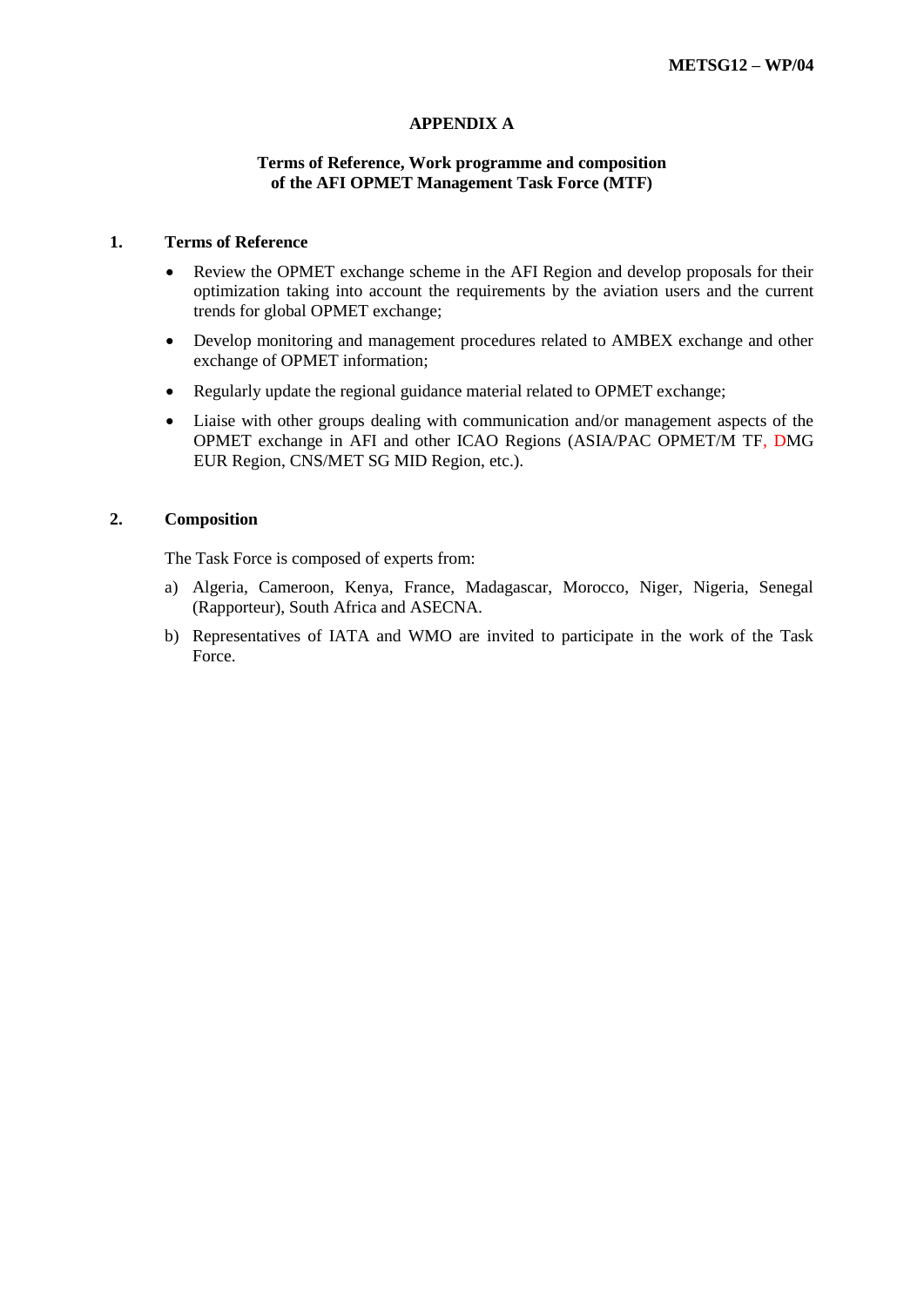# **3. MTF Future Work Programme for 2013 – 2017 (***5 years: Current and next triennium***)**

|                | <b>Task</b>                                                                                                                                                                                                             | <b>Source</b>                     | <b>Recent Progress</b>                                                                                                                                                                                      | <b>Status of Implementation</b>                                                                                                            | <b>Final Result</b>                                                                                       |
|----------------|-------------------------------------------------------------------------------------------------------------------------------------------------------------------------------------------------------------------------|-----------------------------------|-------------------------------------------------------------------------------------------------------------------------------------------------------------------------------------------------------------|--------------------------------------------------------------------------------------------------------------------------------------------|-----------------------------------------------------------------------------------------------------------|
|                |                                                                                                                                                                                                                         |                                   | <b>Next milestone and its deadline</b>                                                                                                                                                                      |                                                                                                                                            | (completion)                                                                                              |
| $\mathbf{1}$   | Examine the existing and any new requirements<br>for OPMET exchange in AFI and adjacent<br>regions and assess the feasibility of satisfying<br>these requirements, taking into account the<br>availability of the data; | APIRG/16a)<br>Décision.<br>16/54  | Finalize specific amendments of the AMBEX<br>Handbook by APIRG/20<br>Develop back up procedures for the AFI<br>RODBs (2014)                                                                                 | <b>Implementation by States</b><br>underway<br>Still under development by the<br>$\mathbf{b}$<br>RODBs (expected completion<br>by $2013$ ) | <b>OPMET</b><br>exchange in AFI<br>and adjacent<br>regions, improved                                      |
| $\overline{2}$ | Keep under review the AMBEX scheme and<br>other OPMET exchange schemes and prepare<br>proposal for updating the optimizing of the<br>schemes;                                                                           | APIRG/16c)<br>Décision.<br>16/54  | the AMBEX scheme reviewed by a Core $(c)$<br>Team and report to MTF/6<br>d) Continuous review of the AMBEX scheme                                                                                           | Reviewed and submitted to<br>MET/SG/12<br>Continuous basis<br>d)                                                                           | Exchange of<br><b>OPMET</b><br>information<br>through AMBEX,<br>improved                                  |
| 3              | procedures for<br>update the<br>Review<br>and<br>interregional OPMET exchange and ensure the<br>availability of the required AFI OPMET data for<br>the AFS satellite broadcast (SADIS);                                 | APIRG/16e)<br>Décision.<br>16/54  | The related Chapter of the AMBEX Handbook $\ket{\mathrm{e}}$<br>reviewed (July 2013)<br>SADISOPSG/18 Concl. Reviewed<br>Continuous review of the procedures<br>SADISOPSG/19 Concl. Review (2014):<br>yearly | Implemented by MTF/5<br>Implemented by MTF/5<br>Continuous basis<br>Yearly basis                                                           | Efficient inter-<br>regional OPMET<br>exchanges and<br>availability of<br>AFI OPMET on<br>SADIS, improved |
| 4              | under review and<br>provide timely<br>Keep<br>amendments of the regional guidance materials<br>the OPMET exchange; to ensure that<br><sub>on</sub>                                                                      | APIRG/16 i)<br>Décision.<br>16/54 | The related Chapter of the AMBEX<br>Handbook reviewed and updated (Sept.<br>2010)<br>These chapters will be reviewed by the Core                                                                            | Implemented by MTF/5<br>$\mathbf{i}$<br>implemented by MTF/6                                                                               | Regional<br>guidance material<br>for the issuance of                                                      |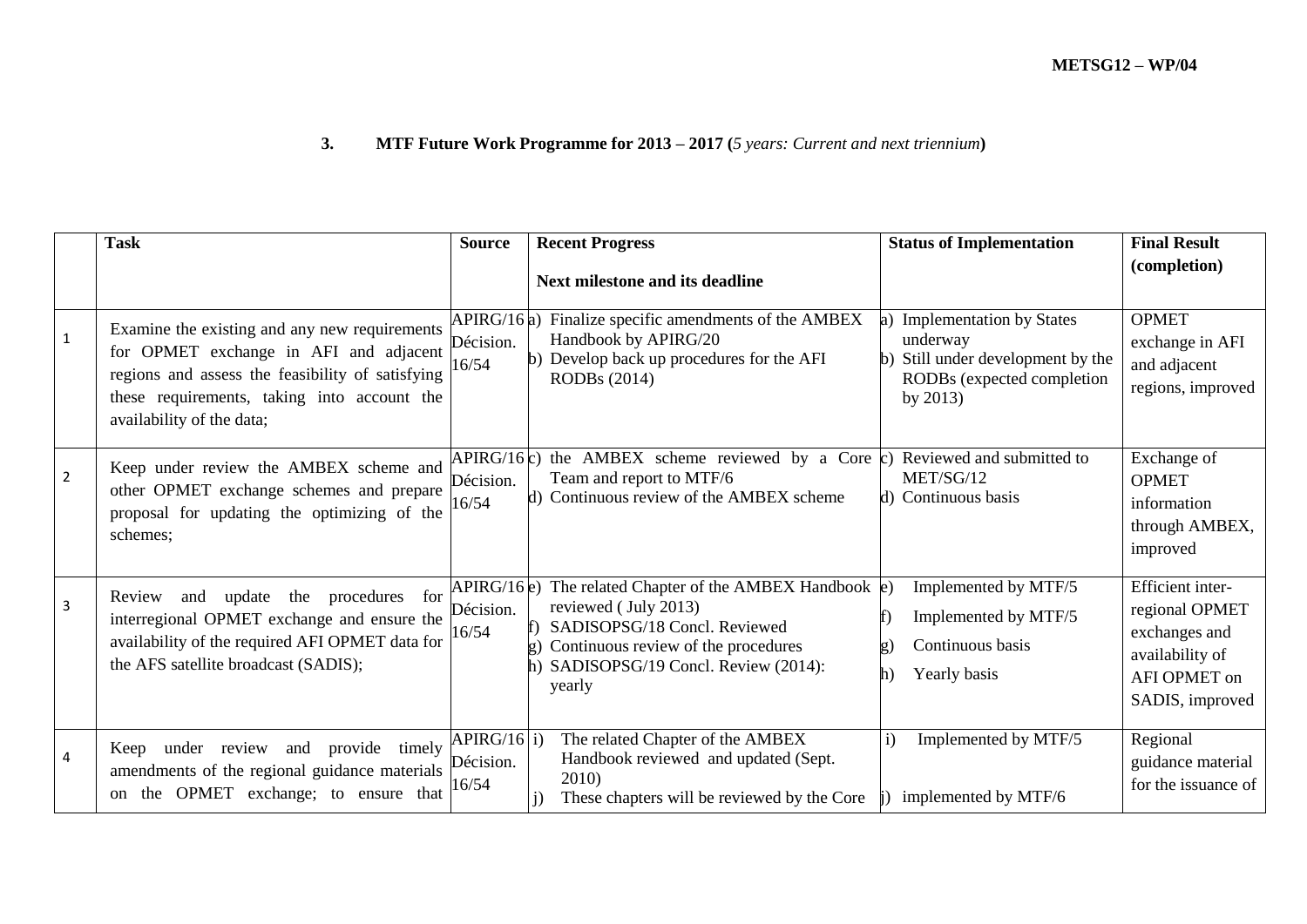|   | <b>Task</b>                                                                                                                                                                                                 | <b>Source</b>                       | <b>Recent Progress</b>                                                                                                                                                                                                                                                                                                                                                                                                                                     | <b>Status of Implementation</b>                                                                                                                                                                                                         | <b>Final Result</b>                                                        |
|---|-------------------------------------------------------------------------------------------------------------------------------------------------------------------------------------------------------------|-------------------------------------|------------------------------------------------------------------------------------------------------------------------------------------------------------------------------------------------------------------------------------------------------------------------------------------------------------------------------------------------------------------------------------------------------------------------------------------------------------|-----------------------------------------------------------------------------------------------------------------------------------------------------------------------------------------------------------------------------------------|----------------------------------------------------------------------------|
|   |                                                                                                                                                                                                             |                                     | Next milestone and its deadline                                                                                                                                                                                                                                                                                                                                                                                                                            |                                                                                                                                                                                                                                         | (completion)                                                               |
|   | guidance material covers procedures for the<br>exchange of all required OPMET data types:<br>SA, SP, FT, WS, WC, WV, FK, FV, UA;                                                                            |                                     | Team<br>Continuous review<br>k)                                                                                                                                                                                                                                                                                                                                                                                                                            | Continuous basis                                                                                                                                                                                                                        | <b>OPMET</b><br>established and<br>improved                                |
| 5 | Conduct trials and develop procedures for<br>monitoring and management of the OPMET<br>exchange; to foster implementation of quality<br>management of OPMET data by the AMBEX<br>centres and the RODBs; and | APIRG/161)<br>Décision.<br>16/54    | procedures for monitoring and management<br>of the OPMET exchange reviewed (Sept<br>2010)<br>SIGMET Tests conducted yearly (since<br>m)<br>Nov./2008 to Nov. 2012)<br>Three SIGMET Tests planned for November<br>$\ln$<br>$\Omega$<br>2013<br>A joined OPMET monitoring by the<br>$\Omega$<br>RODBs every three months: end of<br>March, June, September and October<br>Assessment of the RODBs during yearly<br>$\mathbf{p}$<br>$\mathbf{D}$ )<br>meeting | Implemented by MTF/2<br>m) Implemented in 2008/2012<br>To be implemented by<br>n)<br>November 2013<br>Not implemented yet,<br>procedures for<br>implementation endorsed by<br>APIRG/18<br>Implemented by MTF/4 in<br>2012, yearly basis | <b>SIGMET</b><br>exchange and<br>management of<br>other OPMET,<br>enhanced |
| 6 | Prepare regional plan for the transition to XML<br>coded OPMET information in coordination with<br>the relevant APRIG contributing bodies.                                                                  | APIRG/<br>16<br>Decisio<br>n. 16/54 | Final decision on future OPMET XML $ q\rangle$<br>q)<br>format awaited from MET Div<br>coded<br>(2014)<br>AFI Regional Plan to be prepared after<br>r)<br>the adoption by the MET Div Meeting)                                                                                                                                                                                                                                                             | Development of transition<br>Plan postponed<br>Plan to be prepared by MTF in<br>2015                                                                                                                                                    | A regional<br><b>OPMET</b> format<br>transition plan<br>established        |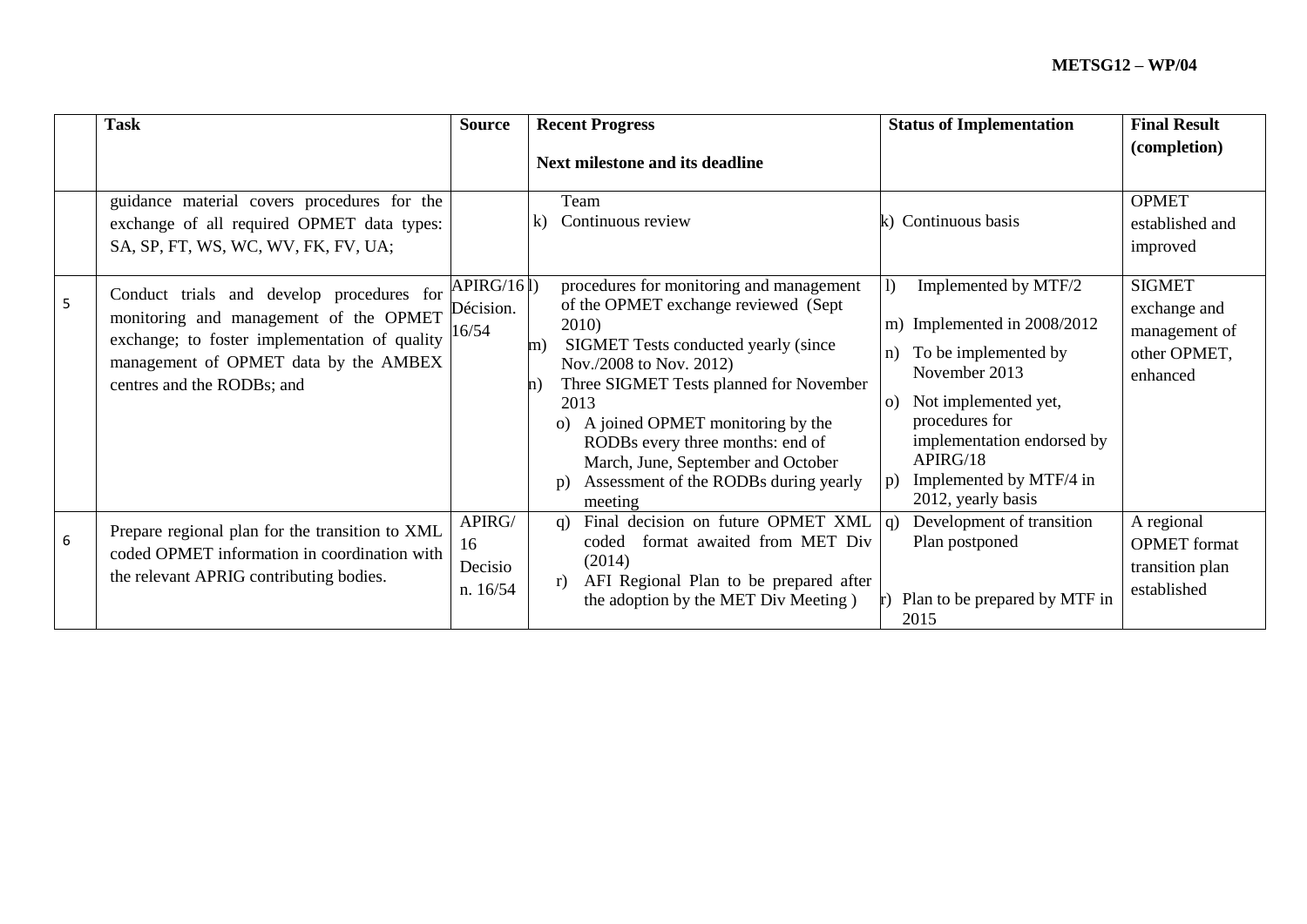# **4) Status of Implementation of the MTF Work Programme**

|                | <b>Task</b>                                                                                                                                                                                                             | <b>Source</b>                  | <b>Recent Progress</b>                                                                                                                                                                         | <b>Status of Implementation</b>                                                                                                              |
|----------------|-------------------------------------------------------------------------------------------------------------------------------------------------------------------------------------------------------------------------|--------------------------------|------------------------------------------------------------------------------------------------------------------------------------------------------------------------------------------------|----------------------------------------------------------------------------------------------------------------------------------------------|
|                |                                                                                                                                                                                                                         |                                | <b>Next milestone and its deadline</b>                                                                                                                                                         |                                                                                                                                              |
| $\mathbf{1}$   | Examine the existing and any new requirements<br>for OPMET exchange in AFI and adjacent<br>regions and assess the feasibility of satisfying<br>these requirements, taking into account the<br>availability of the data; | APIRG/16<br>Décision.<br>16/54 | Finalize specific amendments of the AMBEX<br>Handbook by APIRG/20<br>d) Develop back up procedures for the AFI RODBs<br>(2014)                                                                 | e) To be endorsed by APIRG/20<br><b>Completed:</b> Back up procedures of the<br>RODBs developed (APIRG/19/43).                               |
| $\overline{2}$ | Keep under review the AMBEX scheme and<br>other OPMET exchange schemes and prepare<br>proposal for updating the optimizing of the<br>schemes;                                                                           | APIRG/16<br>Décision.<br>16/54 | a) the AMBEX scheme reviewed by a Core Team a) <b>Completed:</b> Review endorsed by<br>which will report to next MTF meeting<br>b) Continuous review of the AMBEX scheme                       | MET/SG/12<br><b>b)</b> Continuous basis                                                                                                      |
| $\overline{3}$ | and update the procedures for<br>Review<br>interregional OPMET exchange and ensure the<br>availability of the required AFI OPMET data for<br>the AFS satellite broadcast (SADIS);                                       | APIRG/16<br>Décision.<br>16/54 | a) The related Chapter of the AMBEX Handbook<br>reviewed (July 2013)<br>b) SADISOPSG/18 Concl. Reviewed<br>Continuous review of the procedures<br>d) SADISOPSG/19 Concl. Review (2014): yearly | <b>Completed:</b> Implemented by MTF/5<br>a)<br><b>Completed:</b> Implemented by MTF/5<br><b>Continuous basis</b><br><b>Continuous basis</b> |
| $\overline{4}$ | provide timely<br>under review and<br>Keep<br>amendments of the regional guidance materials<br>the OPMET exchange; to ensure that<br><sub>on</sub><br>guidance material covers procedures for the                       | APIRG/16<br>Décision.<br>16/54 | The related Chapter of the AMBEX Handbook<br>a)<br>reviewed and updated (Sept. 2010)<br>These chapters will be reviewed by the Core Team<br>b)                                                 | <b>Completed:</b> Implemented by MTF/5<br>a)<br><b>Completed:</b> implemented by<br>b)<br>MET/SG/12                                          |